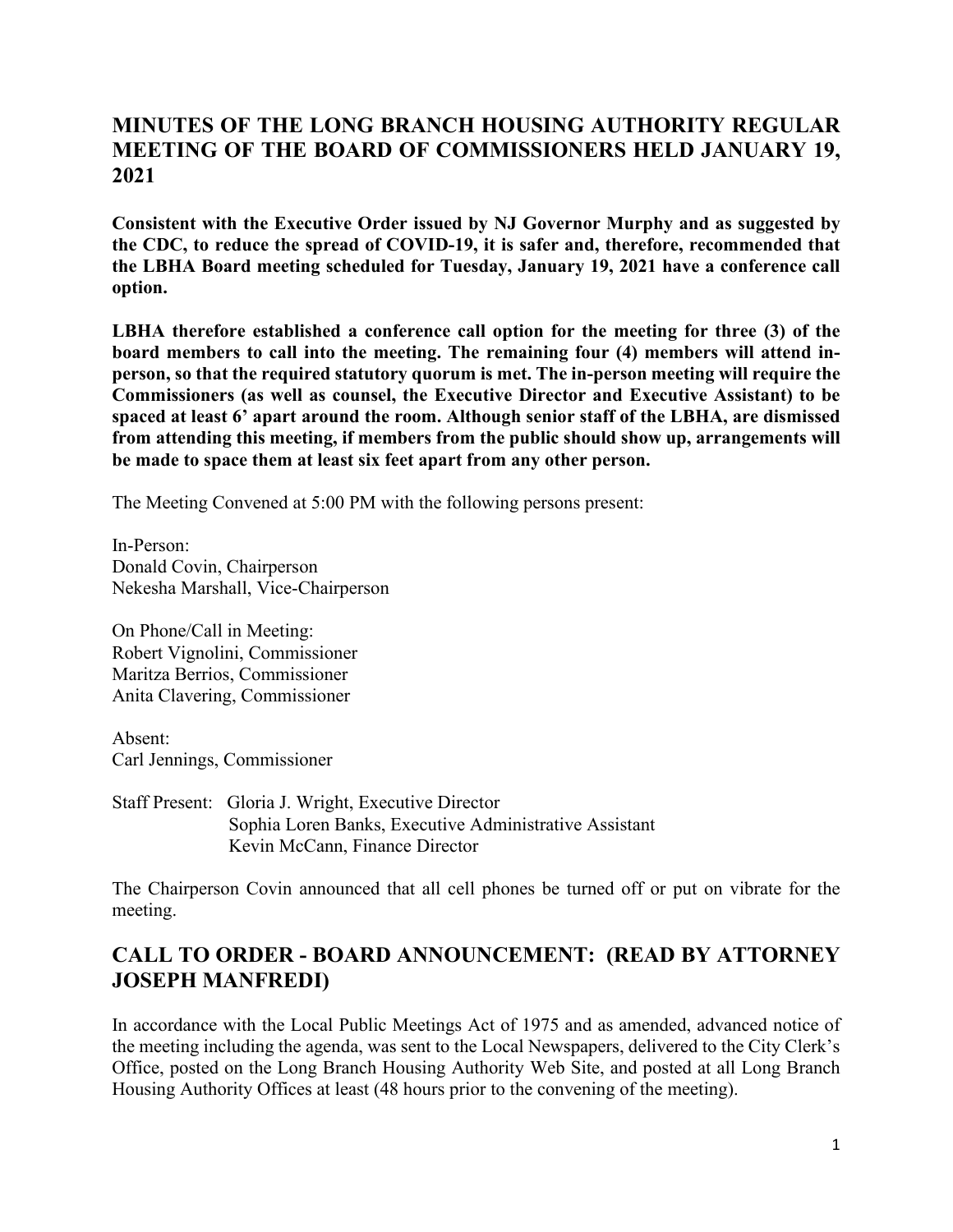# **CHAIRPERSON COVIN LED THE SALUTE TO THE FLAG**

Gloria J Wright, Executive Director opened the meeting with Roll Call. Commissioners present and absent are listed above.

### **NO PUBLIC PRESENT AT MEETING**

### **ADOPTION OF THE PUBLIC SESSION MINUTES OF THE REGULAR MEETING OF DECEMBER 21, 2020**

Vice-Chairperson Marshall made a motion to approve and accept the minutes of the public session of the regular meeting held December 21, 2020, second by Commissioner Vignolini.

Roll Call Vote Taken: Ayes, Commissioners Vignolini, Berrios, Vice-Chairperson Marshall, and Chairperson Covin.

Opposed, None Abstain, None Absent, Commissioner Jennings Motion, Carried

## **EXECUTIVE DIRECTORS REPORT:**

Executive Director Wright provided the board with relevant activities and news for the month of December 2020. Executive Director Wright outlined and summarized the Executive Director's Report provided to the Board.

### **Resolution 01-01-2021 - Resolution approving the list of bills for December 2020, and authorizing the payment of bills**

Vice-Chairperson Marshall stated that finance committee has reviewed the List of bills with the Finance Department and that all questions have been satisfied. Vice-Chairperson Marshall requested a motion to accept and approve Resolution 01-01-2021 the List of Bills in the amount of \$**1,902,678.46** Vice-Chairperson Marshall motioned, seconded by Commissioner Berrios.

Roll Call Vote Taken: Ayes, Commissioners Vignolini, Berrios, Vice-Chairperson Marshall, and Chairperson Covin.

Opposed, None Abstain, None Absent, Commissioner Jennings Motion, Carried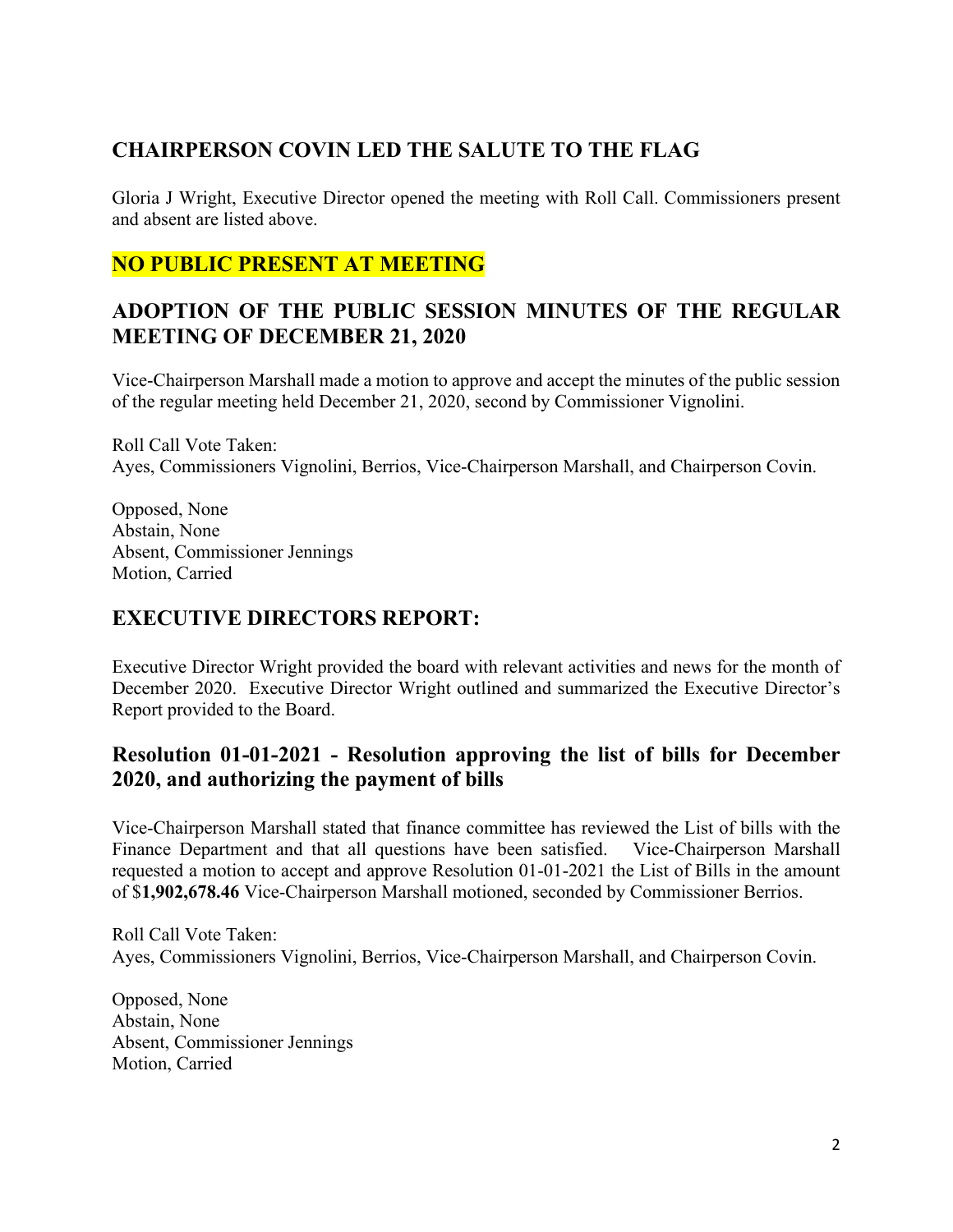## **Resolution 01-02-2021 - Resolution approving the transaction and authorizing a write-off of Tenant Account Receivables (TARs) for Fiscal Year ending December 31, 2020**

Commissioner Berrios made a motion to approve and accept Resolution 01-02-2021second by Vice-Chairperson Marshall.

Roll Call Vote Taken: Ayes, Commissioners Vignolini, Berrios, Vice-Chairperson Marshall, and Chairperson Covin.

Opposed, None Abstain, None Absent, Commissioner Jennings Motion, Carried

#### **Resolution 01-03-2021 - Resolution authorizing the transaction, authorizing an option to renew a contract for extermination and pest control services, authorizing an expenditure of funds in an amount not to exceed \$59,644 per year, subject to appropriations**

Commissioner Vignolini made a motion to approve and accept Resolution 01-03-2021 second by Vice-Chairperson Marshall.

Roll Call Vote Taken: Ayes, Commissioners Vignolini, Berrios, Vice-Chairperson Marshall, and Chairperson Covin.

Opposed, None Abstain, None Absent, Commissioner Jennings Motion, Carried

### **Resolution 01-04-2021 - Resolution authorizing the transaction, authorizing an option to renew a contract for supply and delivery of janitorial supplies, authorizing an expenditure of funds in an amount not to exceed \$50,000.00 per year, subject to appropriations**

Vice-Chairperson Marshall made a motion to approve and accept Resolution 01-04-2021 second by Commissioner Vignolini.

Roll Call Vote Taken: Ayes, Commissioners Vignolini, Berrios, Vice-Chairperson Marshall, and Chairperson Covin.

Opposed, None Abstain, None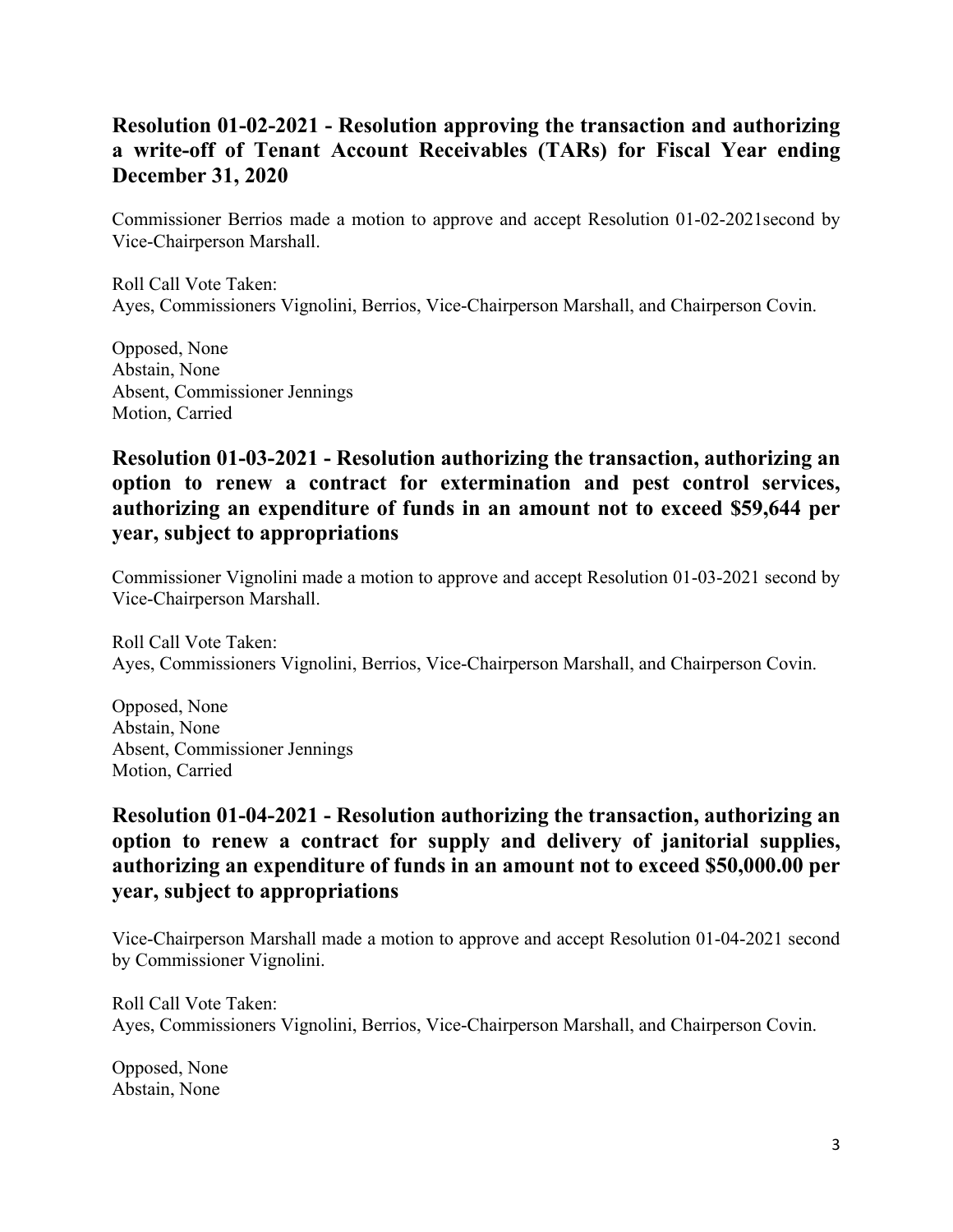Absent, Commissioner Jennings Motion, Carried

**Resolution 01-05-2021 - Resolution approving the transaction, authorizing a contract for legal services for landlord-tenant matters, authorizing an expenditure of funds in an amount not to exceed \$20,000.00, subject to appropriations**

Commissioner Berrios made a motion to approve and accept Resolution 01-05-2021 second by Commissioners Vignolini.

Roll Call Vote Taken: Ayes, Commissioners Vignolini, Berrios, Vice-Chairperson Marshall, and Chairperson Covin.

Opposed, None Abstain, None Absent, Commissioner Jennings Motion, Carried

## **Resolution 01-06-2021 - Resolution authorizing a Closed Session of the Regular Meeting of the Board of Commissioners on January 19, 2021**

Resolution Dispensed; no Closed Session needed

**Resolution 01-07-2021 - Resolution approving the transaction, authorizing a contract for legal services to exchange the Adam Bucky James Community Center for vacant land with the City of Long Branch, authorizing an expenditure of funds in an amount not to exceed \$25,000.00, subject to appropriations**

Vice-Chairperson Marshall made a motion to approve and accept Resolution 01-07-2021 second by Commissioners Vignolini.

Roll Call Vote Taken: Ayes, Commissioners Vignolini, Berrios, Vice-Chairperson Marshall, and Chairperson Covin.

Opposed, None Abstain, None Absent, Commissioner Jennings Motion, Carried